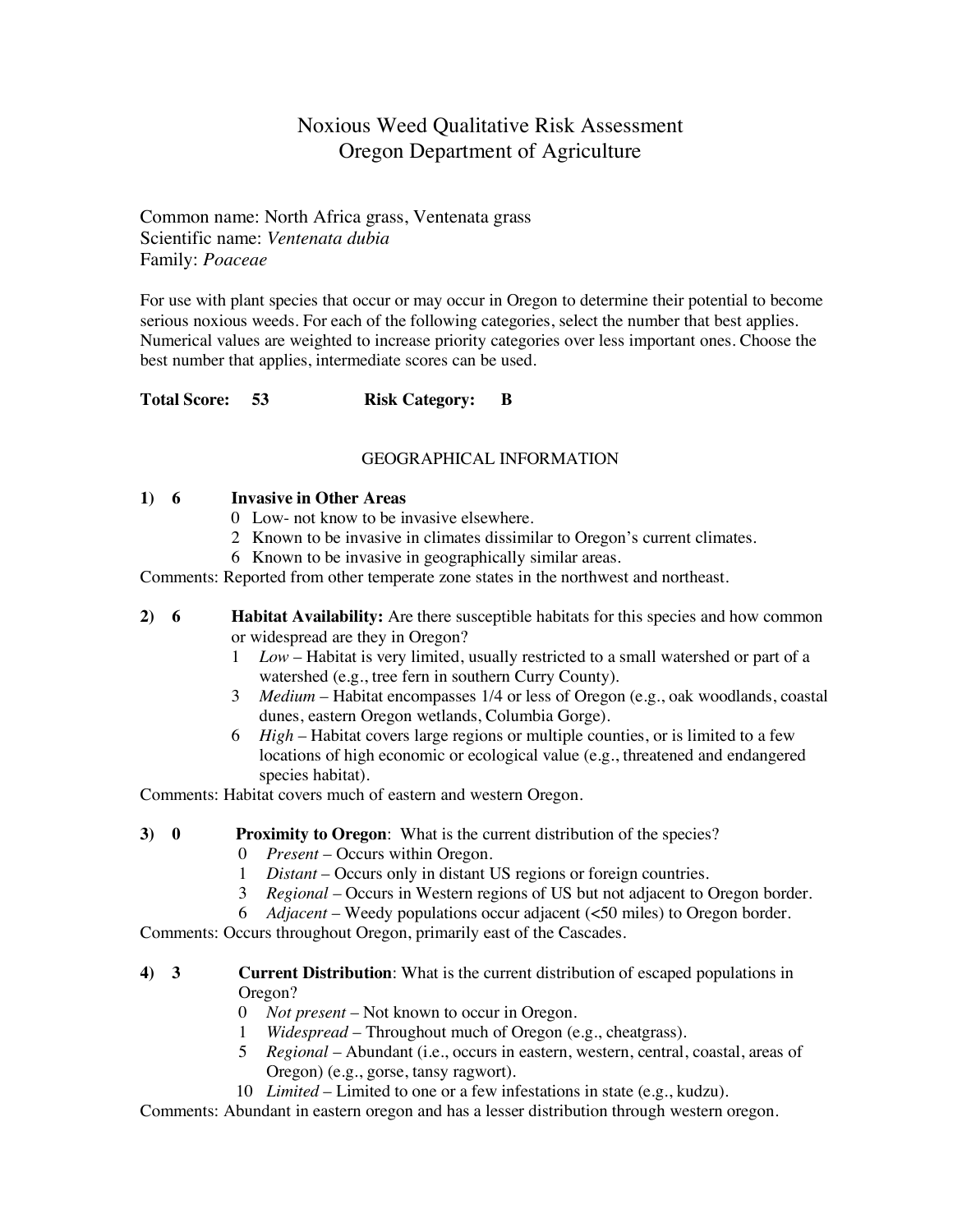#### BIOLOGICAL INFORMATION

- **5) 3 Environmental Factors**: Do abiotic (non-living) factors in the environment effect establishment and spread of the species? (e.g., precipitation, drought, temperature, nutrient availability, soil type, slope, aspect, soil moisture, standing or moving water).
	- 1 *Low* Severely confined by abiotic factors.
	- 2 *Medium* Moderately confined by environmental factors
	- 4 *High* Highly adapted to a variety of environmental conditions (e.g., tansy ragwort, Scotch broom).

Comments: Although establishes in moist areas of clayey soil types, recent history has shown this plant to expand to drier sites

- **6) 3 Reproductive Traits:** How does this species reproduce? Traits that may allow rapid population increase both on and off site.
	- 0 *Negligible* Not self-fertile, or is dioecious and opposite sex not present.
	- 1 *Low* Reproduction is only by seed, produces few seeds, or seed viability and longevity are low.
	- 3 *Medium* Reproduction is vegetative (e.g., by root fragments, rhizomes, bulbs, stolons).
	- 3 *Medium* Produces many seeds, and/or seeds of short longevity (< 5 years).
	- 5 *High* Produces many seeds and/or seeds of moderate longevity (5-10 years) (e.g., tansy ragwort).
	- 6 *Very high* Has two or more reproductive traits (e.g., seeds are long-lived >10 years and spreads by rhizomes).

Comments: Plant reproduces via prolific seeding.

- **7) 4 Biological Factors:** Do biotic (living) factors restrict or aid establishment and spread of the species? (What is the interaction of plant competition, natural enemies, native herbivores, pollinators, and pathogens with species?)
	- 0 *Negligible* Host plant not present for parasitic species.
	- 1 *Low* Biotic factors highly suppress reproduction or heavily damage plant for an extended period (e.g., biocontrol agent on tansy ragwort).
	- 2 *Medium* Biotic factors partially restrict or moderately impact growth and reproduction, impacts sporadic or short-lived.
	- 4 *High* Few biotic interactions restrict growth and reproduction. Species expresses full growth and reproductive potential.

Comments: Herbivory minimal, highly competitive with perennial grasses, no biocontrols present.

## **8) 3 Reproductive Potential and Spread After Establishment - Non-human Factors:**

How well can the species spread by natural means?

- 0 *Negligible*  No potential for natural spread in Oregon (e.g., ornamental plants outside of climate zone).
- 1 *Low* Low potential for local spread within a year, has moderate reproductive potential or some mobility of propagules (e.g., propagules transported locally by animals, water movement in lakes or ponds, not wind blown).
- 3 *Medium* Moderate potential for natural spread with either high reproductive potential or highly mobile propagules (e.g., propagules spread by moving water, or dispersed over longer distances by animals) (e.g., perennial pepperweed).
	- 5 *High*  Potential for rapid natural spread throughout the susceptible range, high reproductive capacity and highly mobile propagules. Seeds are wind dispersed over large areas (e.g., rush skeletonweed).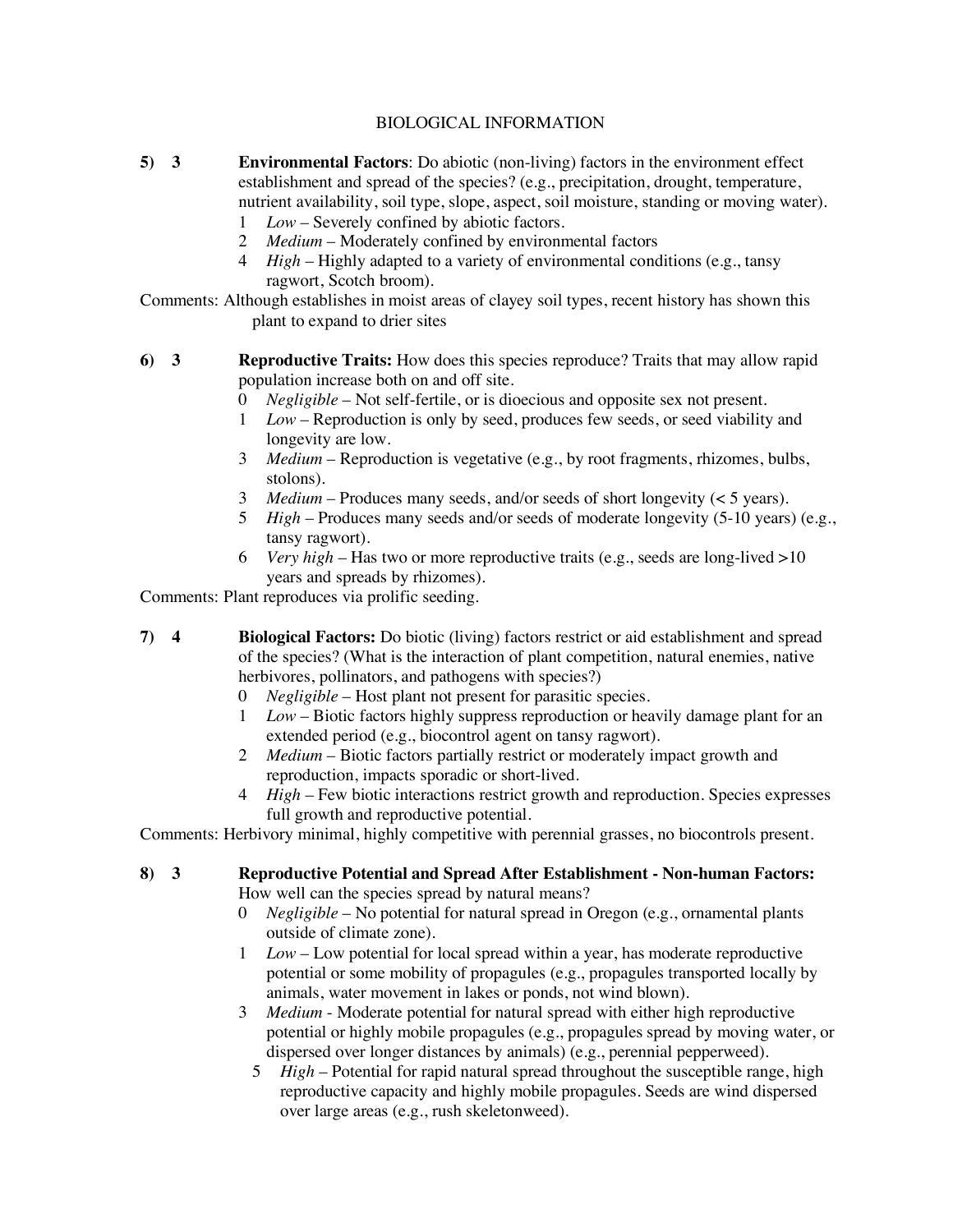# Comments:<br>9)  $4$

- **9) 4 Potential of Species to be Spread by Humans**. What human activities contribute to spread of species? Examples include: interstate or international commerce; contaminated commodities; packing materials or products; vehicles, boats, or equipment movement; logging or farming; road maintenance; intentional introductions of ornamental and horticultural species, or biofuel production.
	- 1 *Low* Potential for introduction or movement minimal (e.g., species not traded or sold, or species not found in agricultural commodities, gravel or other commercial products).
	- 3 *Medium*  Potential for introduction or off-site movement moderate (e.g., not widely propagated, not highly popular, with limited market potential; may be a localized contaminant of gravel, landscape products, or other commercial products) (e.g., lesser celandine, Canada thistle).
	- 5 *High*  Potential to be introduced or moved within state high (e.g., species widely propagated and sold; propagules common contaminant of agricultural commodities or commercial products; high potential for movement by contaminated vehicles and equipment, or by recreational activities) (e.g., butterfly bush, spotted knapweed, Eurasian watermilfoil).

Comments: Hay and crop contaminate, fine structure and seed adhere easily as the plant occurs commonly in clayey soils.

#### IMPACT INFORMATION

- **10) 5 Economic Impact**: What impact does/can the species have on Oregon's agriculture and economy?
	- 0 *Negligible* Causes few, if any, economic impacts.
	- 1 *Low* Potential to, or causes low economic impact to agriculture; may impact urban areas (e.g., puncture vine, pokeweed).
	- 5 *Medium* Potential to, or causes moderate impacts to urban areas, right-of-way maintenance, property values, recreational activities, reduces rangeland productivity (e.g., English ivy, Himalayan blackberry, cheatgrass).
	- 10 *High*  Potential to, or causes high impacts in agricultural, livestock, fisheries, or timber production by reducing yield, commodity value, or increasing production costs (e.g., gorse, rush skeleton weed, leafy spurge).

Comments: Similar impacts to that of cheatgrass.

- **11) 5 Environmental Impact**: What risks or harm to the environment does this species pose? Plant may cause negative impacts on ecosystem function, structure, and biodiversity of plant or fish and wildlife habitat; may put desired species at risk.
	- 0 *Negligible*  None of the above impacts probable.
	- 1 *Low* Can or does cause few or minor environmental impacts, or impacts occur in degraded or highly disturbed habitats.
	- 4 *Medium*  Species can or does cause moderate impacts in less critical habitats (e.g., urban areas, sagebrush/ juniper stands).
	- 6 *High*  Species can or does cause significant impacts in several of the above categories. Plant causes severe impacts to limited or priority habitats (e.g., aquatic, riparian zones, salt marsh; or T&E species sites).

Comments: Causes reductions in species richness where infestations are large and dense, invasive to T&E habitats throughout the upper elevations of Blue Mountains and alters fire regimes.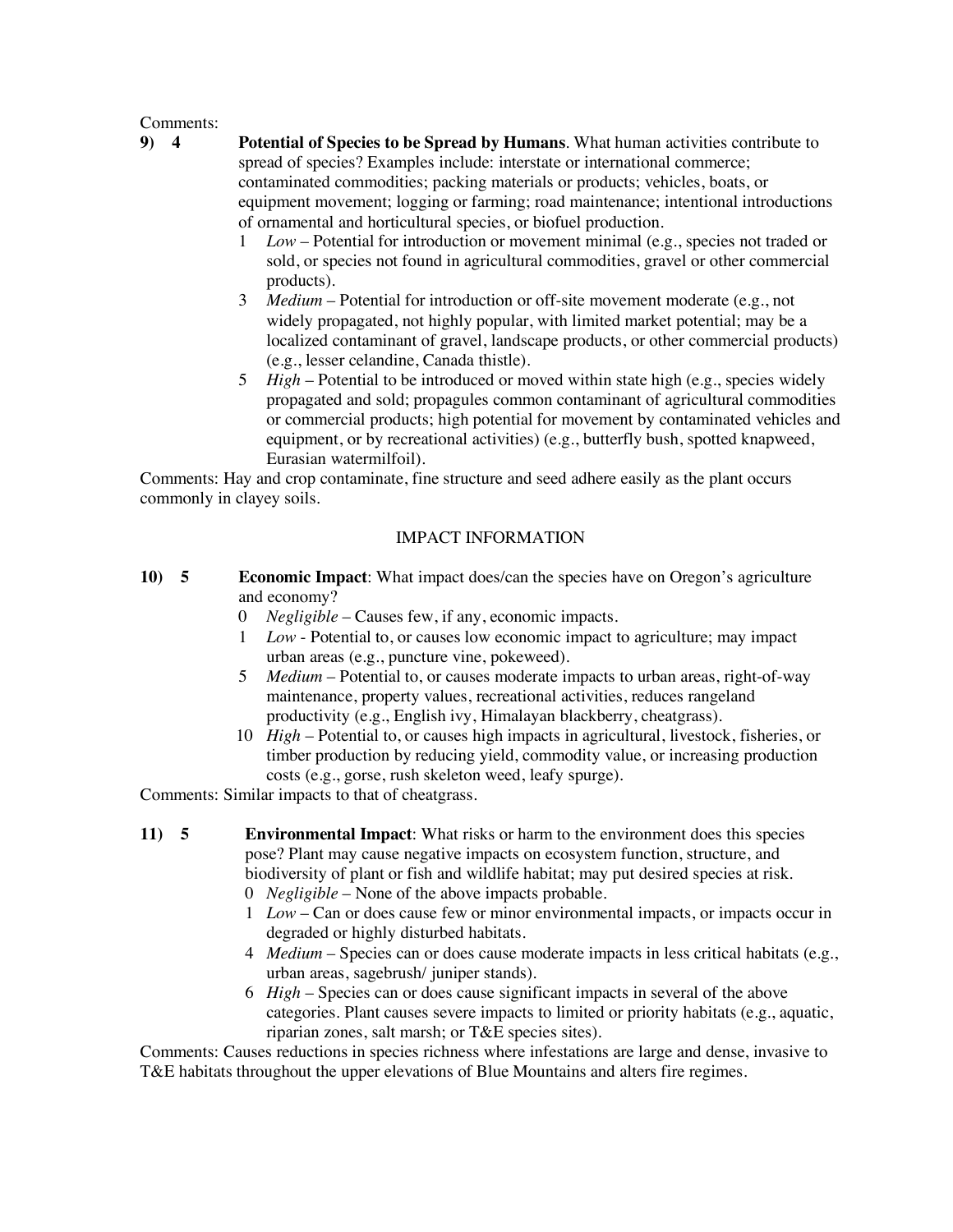- **12) 2 Impact on Health:** What is the impact of this species on human, animal, and livestock health? (e.g., poisonous if ingested, contact dermatitis, acute and chronic toxicity to livestock, toxic sap, injurious spines or prickles, causes allergy symptoms.
	- 0 *Negligible* Has no impact on human or animal health.
	- 2 *Low*  May cause minor health problems of short duration, minor allergy symptoms (e.g., leafy spurge).
	- 4 *Medium*  May cause severe allergy problems, death or severe health problems through chronic toxicity, spines or toxic sap may cause significant injury. (e.g., giant hogweed, tansy ragwort).
	- 6 *High* Causes death from ingestion of small amounts, acute toxicity (e.g. poison hemlock).

Comments: Recognized as a significant factor in changing fire regimes and increased danger in fire suppression activities.

#### CONTROL INFORMATION

- **13) 5 Probability of Detection at Point of Introduction**: How likely is detection of species after introduction and naturalization in Oregon?
	- 1 *Low*  Grows where probability of early detection is high, showy and easily recognized by public; access to habitat not restricted (e.g., giant hogweed).
	- 5 *Medium* Easily identified by weed professionals, ranchers, botanists; some survey and detection infrastructure in place. General public may not recognize or report species (e.g., leafy spurge).
	- 10 *High* Probability of initial detection by weed professionals low. Plant shape and form obscure, not showy for much of growing season, introduction probable at remote locations with limited access (e.g., weedy grasses, hawkweeds, skeletonweed).

Comments: Diffuse, fine structured plant makes it less conspicuous, may be difficult to differentiate from a similar native, the public may not notice the spread of the species early on.

- **14) 4 Control Efficacy:** What level of control of this species can be expected with proper timing, herbicides, equipment, and biological control agents?
	- 1 *Negligible* Easily controlled by common non-chemical control measures (e.g., mowing, tillage, pulling, and cutting; biocontrol is very effective at reducing seed production and plant density) (e.g., tansy ragwort).
	- 2 *Low*  Somewhat difficult to control, generally requires herbicide treatment (e.g., mechanical control measures effective at preventing flowering and but not reducing plant density; herbicide applications provide a high rate of control in a single application; biocontrol provides partial control).
	- 4 *Medium*  Treatment options marginally effective or costly. Tillage and mowing increase plant density (e.g., causes tillering, rapid regrowth, spread from root fragments). Chemical control is marginally effective. Crop damage occurs or significant non-target impacts result from maximum control rates. Biocontrol agents ineffective.
	- 6 *High* No effective treatments known or control costs very expensive. Species may occur in large water bodies or river systems where containment and complete control are not achievable. Political or legal issues may prevent effective control.

Comments: Herbicide effectiveness variable, no biocontrol.